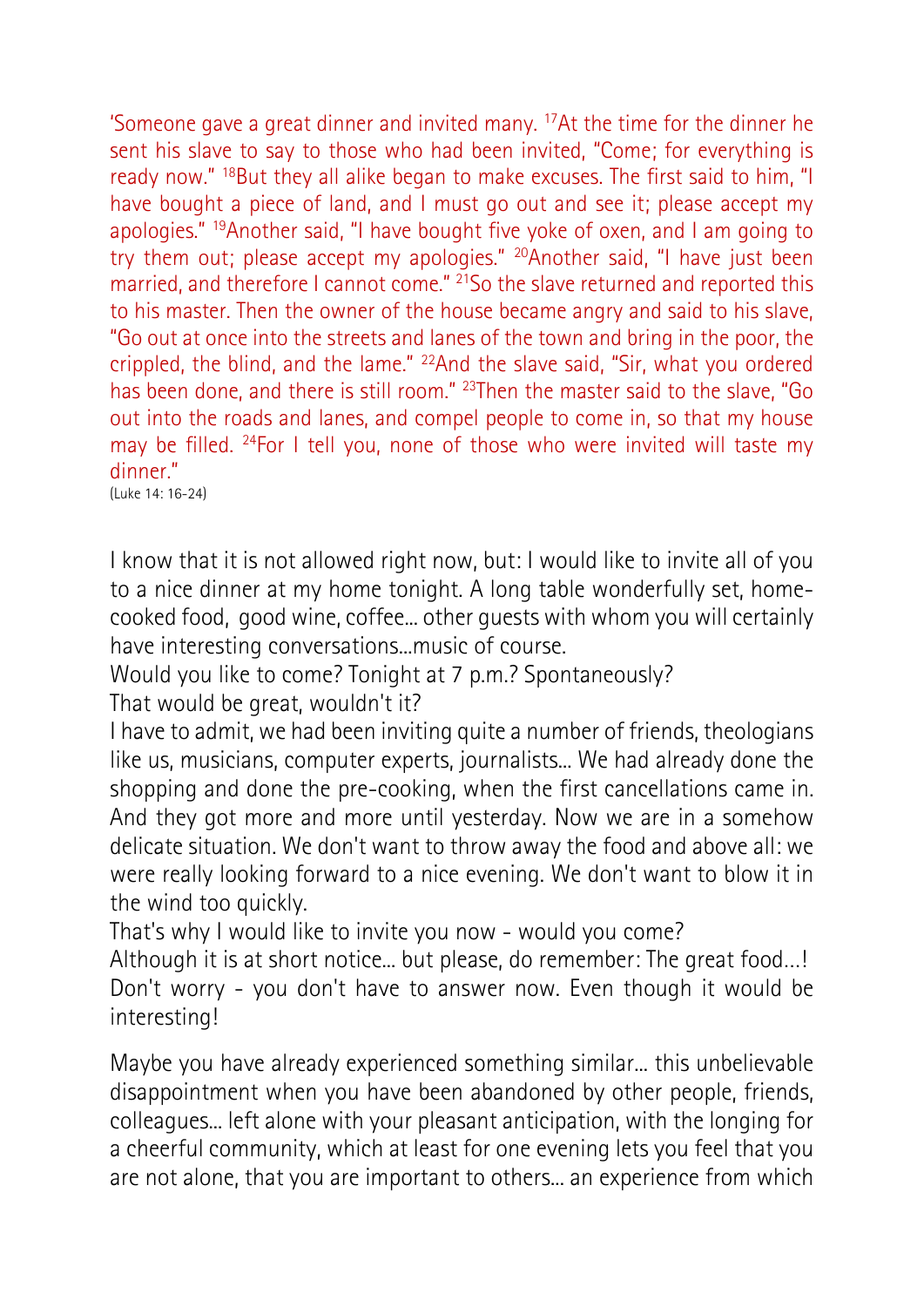you can live on for a while. Food for the soul. We were not born to be lone wolves and hermits. We are born to live together in community and share our lives.

Then the first person comes and says that he has to see his recently bought field. Now. Exactly now. As if someone would buy a field, which he had not surveyed and measured before.

The next person has to examine his recently bought oxen. Now. Exactly now. Honestly: Who will buy livestock without having seen it before?

The third one misuses his newlywed wife as an excuse...

The text tells nothing more. Everything else is left to our imagination.

These three persons respond to the invitation in an unmistakable way: You are not important to us, dear friend. "Friend" in quotation marks. My field, my oxen, my intimate togetherness tonight are always more important. Your kindness – I don't care. Your longing for a common celebration - I don't care. Your shopping, the money you have already spent, the preparations, your time, your creativity - I don't care. Deep inside they are not interested at all.

What a frustration... The owner of the house became angry...

Maybe it was a good decision, that the three didn't come. Otherwise they would have talked all evening about how great they were. Or how clever they were to snatch someone else's field or oxen or even someone else's wife. What important men they were!

How happy they were - about something that connects them to themselves alone. About something that they do not share. The field has only one owner. The oxen have only one master. The woman has only one man. But the invitation is meant to bring about shared joy! A feast wants to bring many people together. A feast expects only a little something - besides accepting the invitation, of course: That we bring along our willingness to celebrate together - and also the willingness not to be the center of attention, that we bring along our willingness to share the pleasure of being noticed, to share the pleasure of celebrating with others, to celebrate with people who are not necessarily on the same wavelength, from whom many things separate us. To celebrate the richness of diversity.